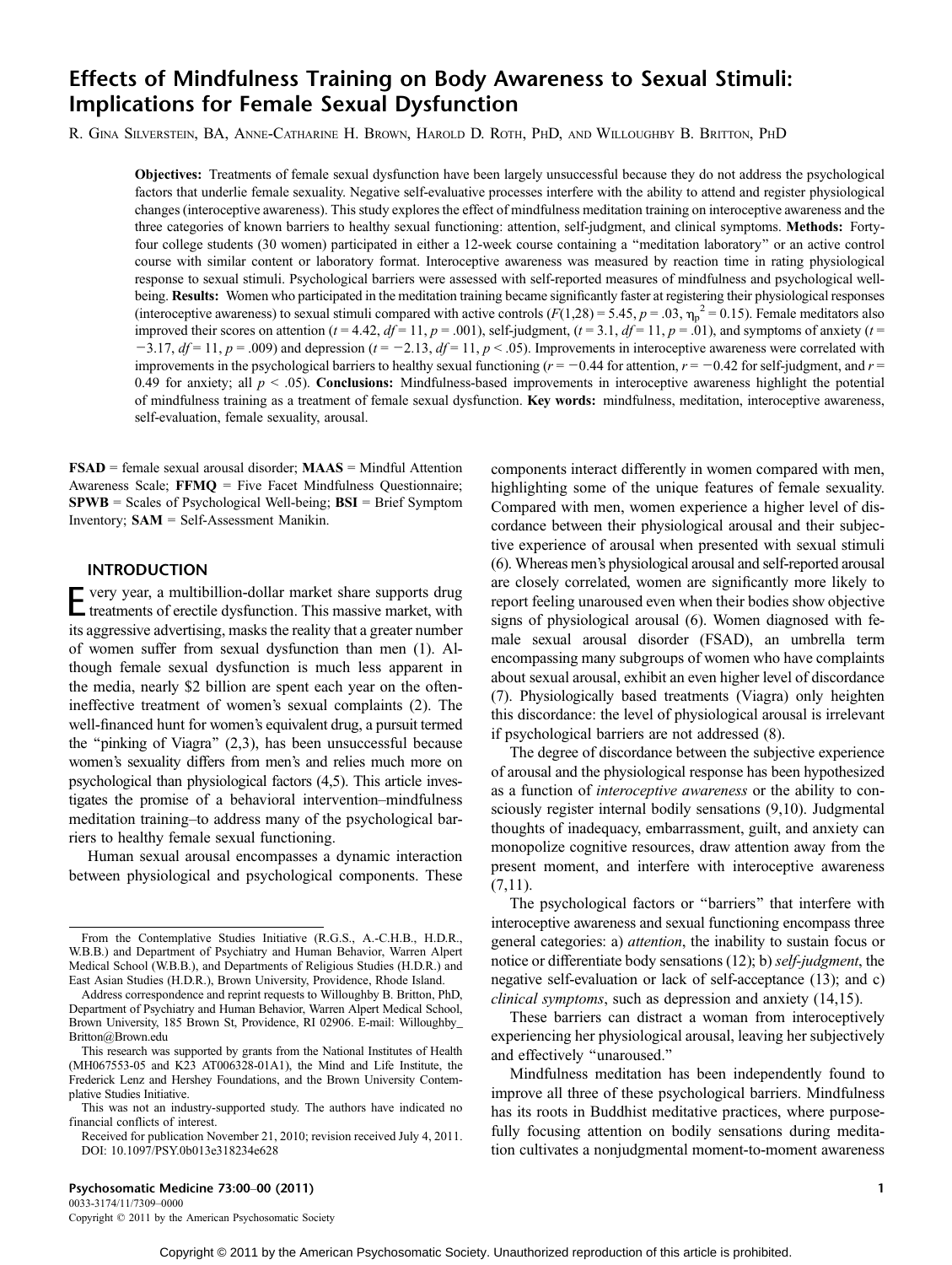that permeates into daily life (16). Mindfulness-based practices have been widely adapted into therapies such as Mindfulness-Based Stress Reduction (16) and Mindfulness-Based Cognitive Therapy (17).

Mindfulness and other forms of meditative practices have consistently been associated with improvement in attentional capacities (18-29) and clinical symptoms of anxiety and depression (30-38). Mindfulness meditation-based improvements in both attention and negative emotional states have been found to be associated with decreases in self-judgment (i.e., secondary self-referential, ruminative and evaluative processes, and increases in self-acceptance and self-compassion) (38–42).

There is also evidence that mindfulness practice can improve interoceptive awareness. Several studies have shown that mindfulness is associated with increased cortical volume in brain areas associated with interoceptive awareness, such as the insula and the anterior cingulate cortex  $(43-47)$ , and one recent study showed a higher level of concordance between physiological and subjective responses to emotional stimuli in mindfulness meditators compared with controls (48).

Because mindfulness training has been associated with improvements in the psychological barriers to body awareness (attention, self-judgment, and clinical symptoms), mindfulness is now being investigated as a method to promote healthy female sexual functioning. One correlational study found that selfreported mindfulness scores in female college students were associated with a higher level of sexual self-esteem (49). Others have incorporated mindfulness into a psychoeducational treatment program for FSAD. In addition to mindfulness training, this psychoeducational program included cognitive-behavioral therapy, sexual therapy, and relationship therapy. Although this multicomponent treatment has been found to yield positive outcomes related to sexual functioning distress (50,51), it is unclear what role, if any, was played by mindfulness meditation. Whereas mindfulness training was assumed to cultivate nonjudgmental body awareness, a mindfulness-only intervention is needed to confirm this hypothesis. The addition of a mindfulness questionnaire would help assess the acquisition of mindfulness skills and whether these skills are required for the therapeutic benefit. Furthermore, active controls (rather than waitlist controls) are needed to isolate the specific effects of mindfulness over and above the general effects of an active intervention.

Our study incorporates these methodological improvements by using an isolated mindfulness meditation intervention with active controls and measuring the acquisition of mindfulness skills. First, we verified previous reports that the three categories of psychological barriers (attention, self-judgment, and clinical symptoms) were associated with impaired interoceptive awareness to sexual stimuli in women compared with men. Then, we assessed the effects of a 12-week mindfulness meditation training on women's interoceptive awareness and these psychological barriers, in comparison with an active control condition. We predicted that mindfulness training would produce greater improvements in interoceptive awareness and psychological barriers. Furthermore, we predicted that the improvements

in interoceptive awareness would parallel improvements in psychological barriers.

#### METHODS

### Participants

Participants included Brown University undergraduates ( $N = 44$ ; mean [standard deviation  ${SD}$ ] age = 20 [1.0] years; range, 18-22 years) who were enrolled in three types of courses: a) courses that included both didactic class time and experiential laboratory sessions about mindfulness meditation, b) courses with a similar format (didactic and experiential laboratory sessions) but different content (i.e., music courses), and c) courses with similar content (i.e., religious studies courses) but no practice laboratory.

There were 14 women in the meditation condition and 16 women in the control condition. In addition, there were 14 men who also received meditation and served as a reference group to demonstrate gender differences in interoceptive awareness to sexual slides.

Participants were recruited in the first week of classes and completed written informed consent procedures. The study protocol was approved by the Brown University institutional review board. There were no exclusion criteria besides age.

#### Procedures

Participants completed assessments at the beginning and end of a 12-week course. Assessments included self-reported questionnaires and a 2-hour inlaboratory neuropsychological battery. The experiments were conducted between January 2008 and December 2009 on the Brown University campus in Providence, Rhode Island. There were no adverse events during the study.

#### Self-Reported Measures

The Mindful Attention Awareness Scale (MAAS) (52) is a 15-item scale measuring levels of attention and awareness of the present moment (''I could be experiencing some emotion and not be conscious of it until some later time"-reverse scored). MAAS items are scored on a 1 ("almost always") to 6 (''almost never'') measurement scale, and the mean of all 15 items yields a total score, with higher scores indicating greater mindful awareness. The psychometric properties of the MAAS have been demonstrated in both nonclinical (52,53) and clinical populations (54). Cronbach  $\alpha$  values in the current study were 0.83 to 0.84.

A second measure of mindfulness, the Five Facet Mindfulness Questionnaire (FFMQ) (55), is a 39-item inventory with five subscales aimed to assess different aspects of mindfulness: observing, describing, acting with awareness, accepting without judgment, and nonreactivity to inner experience (Cronbach  $\alpha$  = 0.88). FFMQ responses range from 1 ("never or very rarely true") to 5 ("very often or always true''). The entire FFMQ was administered to measure mindfulness, and certain relevant subscales were also assessed individually. We used the "observing" and "describing" scales to measure mindful attention-the ability to sustain attention and recognize qualities of the present moment. The observing scale is intended to assess the tendency to observe or notice internal and external present-moment experiences, and the describing scale is intended to assess the ability to differentiate or label them. The nonjudging scale was used to measure the tendency to experience thoughts and feelings without judgment or evaluation. Although the MAAS shares five items with the FFMQ, the different response options and the  $r < 0.50$  correlation between scales indicate that they are not identical and measure slightly different aspects of mindfulness.

The Scales of Psychological Well-being (SPWB) (56) is an 84-item selfreported questionnaire that assesses six areas of well-being. In the current study, we used the self-acceptance scale to assess positive attitude toward the self, or to what extent the participant acknowledges and accepts multiple aspects of the self, including good and bad qualities (Cronbach  $\alpha = 0.94$ ). Whereas the FFMQ measures the relationship to thoughts and feelings, this acceptance is more directed toward the self as a whole, ''Everyone has their weaknesses, but I seem to have more than my share" (reverse score). We also used the SPWB-total score as an overall indicator of psychological well-being (Cronbach  $\alpha = 0.84$ ).

The Brief Symptom Inventory (BSI) (57) is a 53-item self-reported symptom inventory designed for the assessment of a range of clinical syndromes (Cronbach  $\alpha = 0.92$ ). Psychometric evaluation has suggested that it is an acceptable short alternative to the much longer Symptom Checklist-90-Revised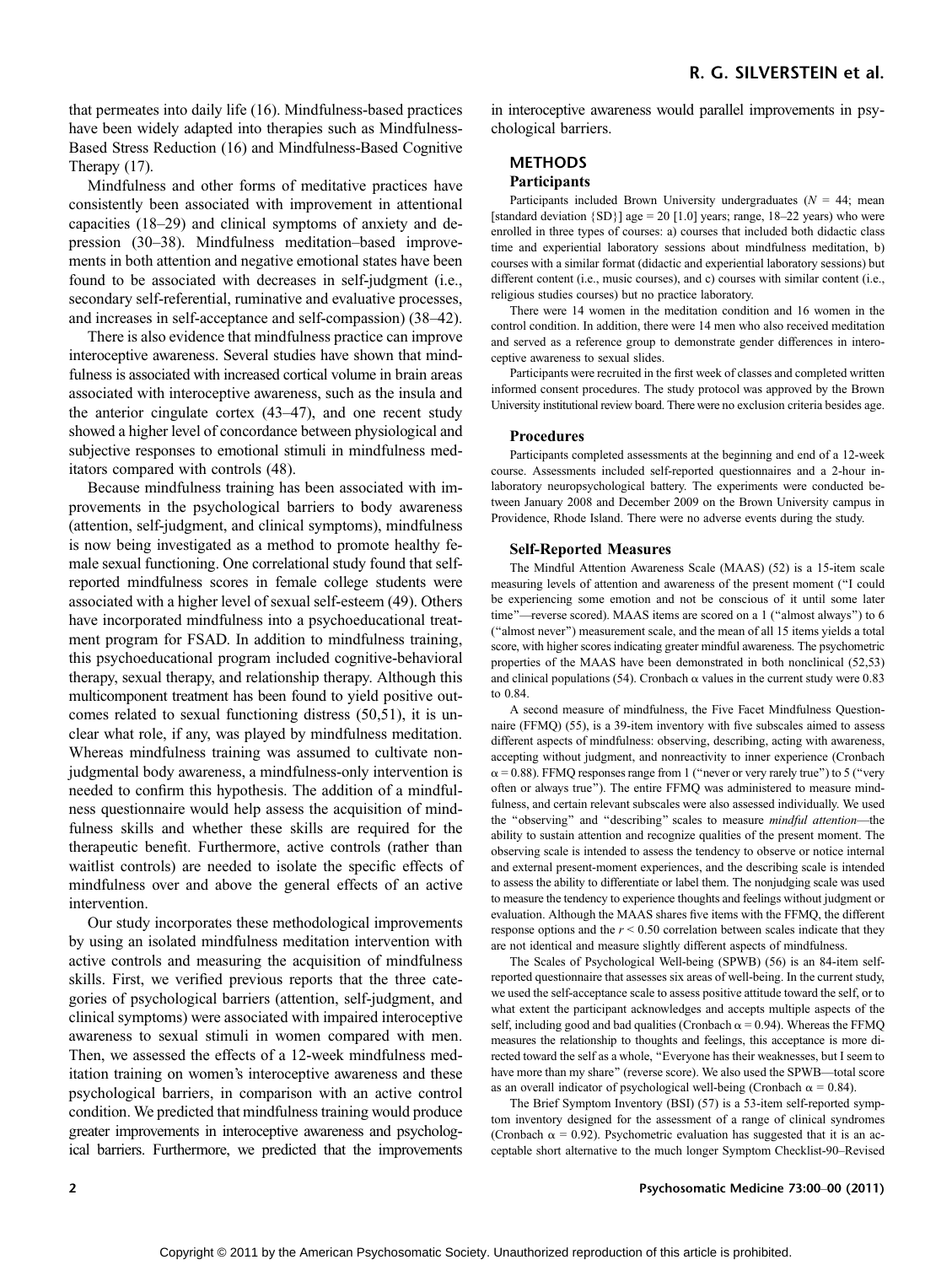scale, from which it was adapted (58). For this study, we used the anxiety and depression subscales because they are known barriers to healthy sexual functioning (14,15) and interoceptive awareness (59).

#### Objective Measures

Participants were presented with a series of pictures selected from the International Affective Picture System, using DMDX software (60). Participants were instructed to rate the intensity of their physiological response to pleasant, unpleasant, and neutral slides on an arousal scale from 1 to 9. After the practice trials, they were shown a series of 31 slides, consisting of 4 sexual (slides 4599, 4641, 4660, and 4670; mean [SD] valence = 7.28 [1.42], mean [SD] arousal = 6.11 [1.91]) and 27 nonsexual slides (mean [SD] valence = 6.37 [1.86], mean  $[SD]$  arousal = 4.36  $[2.11]$ ). Slides with normed valence or arousal ratings that differed significantly between men and women were not used. Slides were displayed for 8 seconds each, with a 1-second interslide interval, and block randomized so that no slides of the same valence appeared consecutively. Two separate sets of slides were counterbalanced for precourse and postcourse administration. Each slide was followed by a 5-second opportunity to make a rating of one's own physiological arousal, using the Self-Assessment Manikin (SAM) (61) as shown in Figure 1. The arousal rating asked participants to indicate how physiologically "calm," "excited," or "aroused" they felt during the presentation of the previous slide. Participants entered their responses using the numbers 1 to 9 that correspond with the images on the SAM. Participants were told that they would have 5 seconds to make their rating, but there were no instructions related to the speed of response. The SAM arousal domain was not intended to measure *sexual* arousal but rather capture awareness of "the physiological activation parameter of affective experience'' (62), which includes a range of physiological changes including those involved in sexual arousal.

Interoceptive awareness was measured by how long it took a participant to register and rate the intensity of her bodily arousal (i.e., reaction time). SAM reaction time to slides from the International Affective Picture System has been previously found to be a valid measure of ''processing efficiency'' for assessing one's own response to slide content (63). The more quickly a participant can register the changes in her body (i.e., higher level of interoceptive awareness), the faster her reaction time. We predict that poor attention, self-judgment, and clinical symptoms will interfere with the ability to attend to body states (interoceptive awareness) and result in slower reaction times.



Figure 1. The Self-Assessment Manikin for arousal ratings. Self-Assessment Manikin  $\odot$  Peter J. Lang 1994. Reprinted with permission.

#### Intervention

The women in the meditation condition participated in a semester-long East Asian/Religious Studies course that incorporated ''meditation laboratories'' that were designed to allow students to experience the contemplative practices that they learned and read about during the didactic class periods. In addition to 2.5 hours a week of didactic class time, participants met for an additional 3 hours a week for meditation practice time. Meditation training included both Samatha and Vipassana forms of practice, which included focused awareness training on a single object (such as the breath) or a class of objects (such as body sensations) but did not include objectless meditation (open monitoring or choiceless awareness) (64). Whereas the meditation instructions emphasized attention allocation rather the acceptance that is central to western styles of mindfulness, it incorporated ideals of letting go of evaluation.

Meditation laboratories were scheduled for 1 hour three times per week and included approximately 30 minutes of a specific contemplative practice from

Psychosomatic Medicine 73:00Y00 (2011) 3

Buddhist or Taoist traditions. The meditation laboratory is taught by a professor, a published scholar of Buddhist and Taoist contemplative practices with more than 30 years of personal practice experience in the Rinzai Zen tradition. The meditation period is followed by a 5- to 10-minute written reflection period and question-and-answer period. Many students also meditated outside class, although this was optional.

#### Controls

The control group consisted of female college students participating in courses with either similar content/different format or similar format/different content to the meditation laboratory courses. Courses of similar content included Religious Studies courses that covered similar didactic material but did not include a meditation laboratory. Courses with similar format included music courses with both didactic and experiential laboratory sessions. The ratio of didactic class time to experiential practice learning in these courses was comparable with the meditation course.

## Statistical Analyses Preliminary Analysis

Before analysis, all variables were examined for normality, and any outlying cases were winsorized such that outliers were replaced with the next highest nonoutlying value (65). Preliminary analyses were used to describe baseline characteristics and participant flow/adherence and investigate any baseline group differences that might affect the main analyses. Preliminary analysis also included a manipulation check of our hypotheses at baseline: a) that women's reaction times were slowed (as compared with men) on sexual (but not nonsexual) stimuli and b) that slower reaction times to sexual slides were associated with all three categories of psychological barriers (attention, self-judgment, and clinical symptoms).

#### Main Analysis

The main analyses investigated the effect of the intervention on interoceptive awareness (reaction time) to sexual stimuli and the three categories of psychological barriers. We conducted separate two-way repeated-measures analyses of variance to examine changes in variables from baseline to after treatment. Variables were two-level within-subject variables (before and after) and consisted of reaction time, attention (MAAS, FFMQ-total, FFMQ-observe, and FFMQdescribe), self-judgment (FFMQ-nonjudge and SPWB-self-acceptance), and clinical symptoms (BSI-anxiety, BSI-depression, and SPWB-well-being total). The between-subjects variable was treatment (meditation course or active control course). Men were only analyzed as a reference group for reaction time.

Secondary analyses used Pearson product-moment correlation coefficients to examine the relationships between the change in reaction time and improvement in psychological barriers and mindfulness. Data were analyzed using SPSS 17.0 software (SPSS Inc, Chicago, IL). Statistical significance was set at  $\alpha$  levels G.05, two-tailed. Results are reported as mean (SD) or number/percentage unless otherwise indicated. Effect sizes were reported as partial  $\eta^2$  ( $\eta_p^2$ ; small = 0.01, medium = 0.06, large = 0.14) Partial  $\eta^2$  is the "the proportion of total variability attributable to a factor'' (66) and the standard SPSS calculation for effect size (67,68).

## RESULTS

## Preliminary Analyses Participant Flow

Forty-four individuals completed all baseline assessments before training started (14 female meditators, 14 male meditators, and 16 female controls). Two meditating women did not complete the postintervention questionnaires but were included in reaction time analyses.

#### Intervention Adherence

The participants in the courses with meditation laboratories meditated an average of 1763 minutes (approximately 30 hours)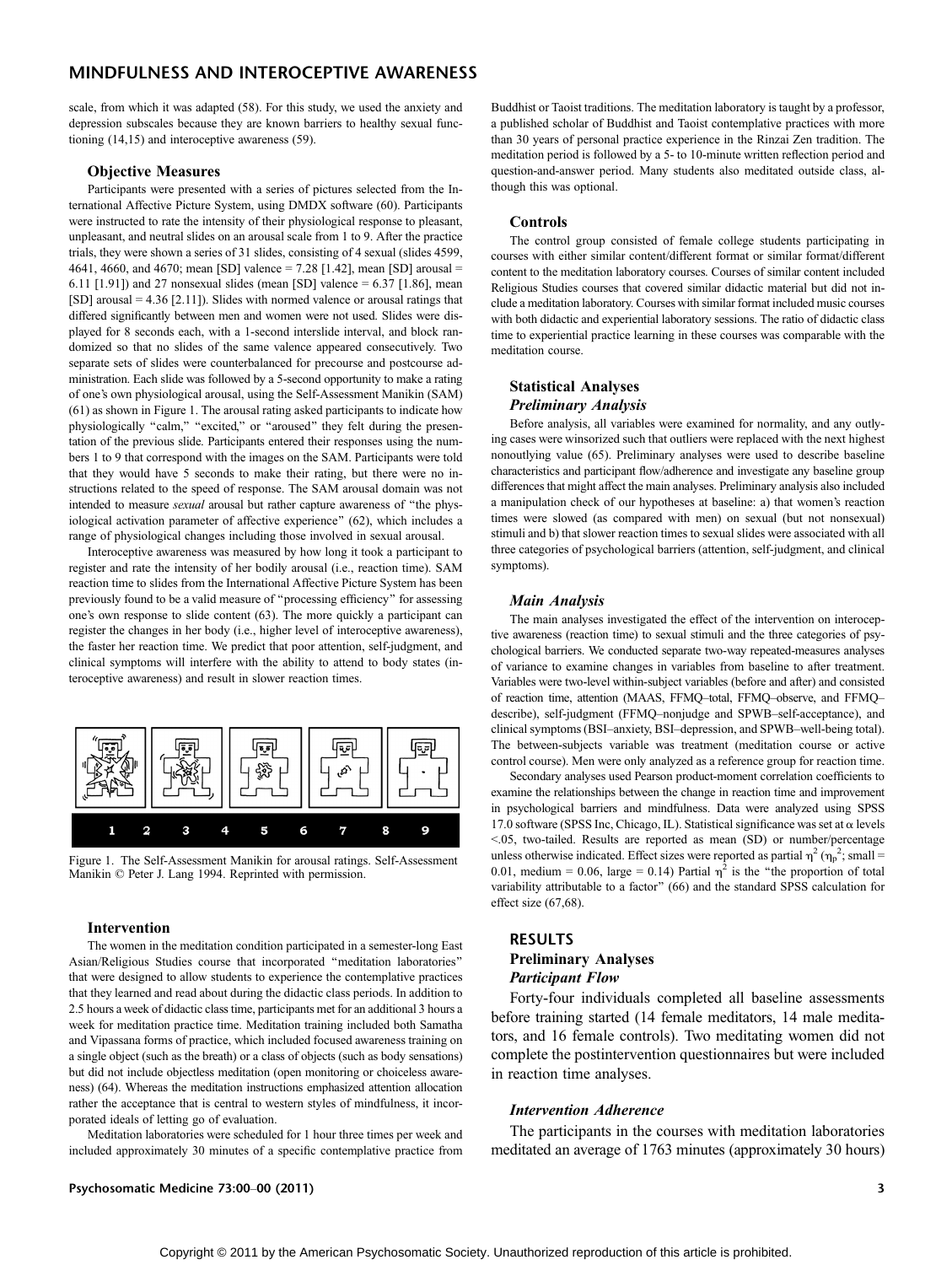over the course of the semester, including meditation practice outside class.

### Baseline Characteristics

There were no significant differences between female intervention groups in age, reactions times, or any self-reported measure at baseline. Average baseline BSI scores indicated that clinical symptoms (i.e., depression and anxiety) were in the mild range and slightly above average for a nonpatient sample, spanning the clinical cutoff and ranging from subclinical to moderately severe (69).

## Manipulation Check: Women's Versus Men's Reaction Times to Sexual Slides

As displayed in Figure 2, at baseline, women's reaction times to sexual slides were slower compared with those of men  $(t =$ 2.11,  $df = 42$ ,  $p = .04$ ). Women's overall reaction time for all slides did not differ from men's ( $t = -0.17$ ,  $df = 42$ ,  $p = .86$ ), which suggests that slower reaction time was because of the sexual content of the stimuli and not because of gender differences in motoric control.

At baseline, slower reaction times to sexual slides correlated with higher levels of depression ( $r = 0.54$ ,  $p = .04$ ) and anxiety  $(r = 0.49, p = .08)$  and lower levels of self-acceptance  $(r = 0.49, p = .08)$  $-0.68$ ,  $p = .007$ ) and nonjudgment ( $r = -0.60$ ,  $p = .02$ ). These correlations confirm our hypothesis that impaired interoceptive awareness (measured by reaction time) is associated with negative self-judgment and clinical symptoms.

## Main Analyses: Reaction Time to Sexual Slides Time Main Effect

There was a significant time main effect for changes in reaction time to sexual slides  $(F(1,28) = 4.70, p = .04, \eta_p^2 = 0.14)$ ,



Figure 2. Reaction times to sexual slides in male and female meditators and controls.

although this effect was carried by the faster reaction times of female meditators.

### Treatment-by-Time Effect

The mean decrease in reaction time to sexual slides was significantly greater for female meditators than female controls  $(F(1,28) = 5.45, p = .03, \eta_p^2 = 0.15).$ 

### Female Meditators

Female meditators' reaction times to sexual slides were 730 milliseconds faster than baseline after mindfulness training  $(t = -3.12, df = 13, p = .008)$ , whereas the controls' reaction time did not change after their courses.

#### Sexual Slides Versus Nonsexual Slides

The decrease in reaction time of female meditators to sexual slides was significantly greater than the average decrease in reaction time for rating arousal for all pictures ( $t = -2.16$ ,  $df =$ 13,  $p < .05$ ), which suggests that the faster reaction time was specific to sexual slides and not to a general improvement.

## Main Analyses: Attention Time Main Effect

Significant main effects for time indicated an increase in attention-related scores in the MAAS ( $F(1,26) = 6.02$ ,  $p = .02$ ,  $\eta_p^2 = 0.19$ ), the FFMQ-total ( $F(1,26) = 20.17$ ,  $p < .001$ ,  $\eta_p^2 =$ 0.44), the FFMQ-describe subscale  $(F(1,26) = 6.90, p = .03,$  $\eta_p^2 = 0.21$ ), and the FFMQ-observe subscale ( $F(1,26) = 5.21$ ,  $p = .01$ ,  $\eta_p^2 = 0.17$ ) across all participants.

## Treatment-by-Time Effect

There was a significant two-way interaction for the MAAS  $(F(1,26) = 13.19, p = .001, \eta_p^2 = 0.34)$ , the FFMQ-total  $(F(1,26) = 12.95, p = .001, \eta_p^2 = 0.33)$ , and the FFMQ-describe subscale  $(F(1,26) = 7.00, p < .05, \eta_p^2 = 0.14)$ . The FFMQ-observe subscale showed a trend toward a two-way interaction but was not significant  $(F(1,26) = 2.96, p = .09,$  $\eta_p^2 = 0.10$ ).

### Female Meditators

Female meditators significantly improved their scores on the MAAS ( $t = 3.00$ ,  $df = 11$ ,  $p = .01$ ), the FFMQ-total score ( $t =$ 4.42,  $df = 11$ ,  $p = .001$ ), the FFMQ-observe ( $t = 2.84$ ,  $df = 11$ ,  $p = .02$ ), and FFMQ-describe subscales ( $t = 2.75$ ,  $df = 11$ ,  $p =$ .02). The controls' scores on these measures did not change.

## Main Analyses: Self-Judgment Time Main Effect

There were significant main effects for time for FFMQnonjudge subscale  $(F(1,26) = 15.68, p < .001, \eta_p^2 = 0.38)$  and SPWB-self-acceptance subscale  $(F(1,26) = 5.08, p = .03, \eta_p^2 =$ 0.16).

## Treatment-by-Time Effect

Significant two-way interactions for the FFMQ-nonjudge subscale ( $F(1,26) = 4.10$ ,  $p < .05$ ,  $\eta_p^2 = 0.14$ ) and the SPWBself-acceptance subscale  $(F(1,26) = 10.66, p = .003, \eta_p^2 = 0.29)$ 

#### 4 **A** Psychosomatic Medicine 73:00–00 (2011)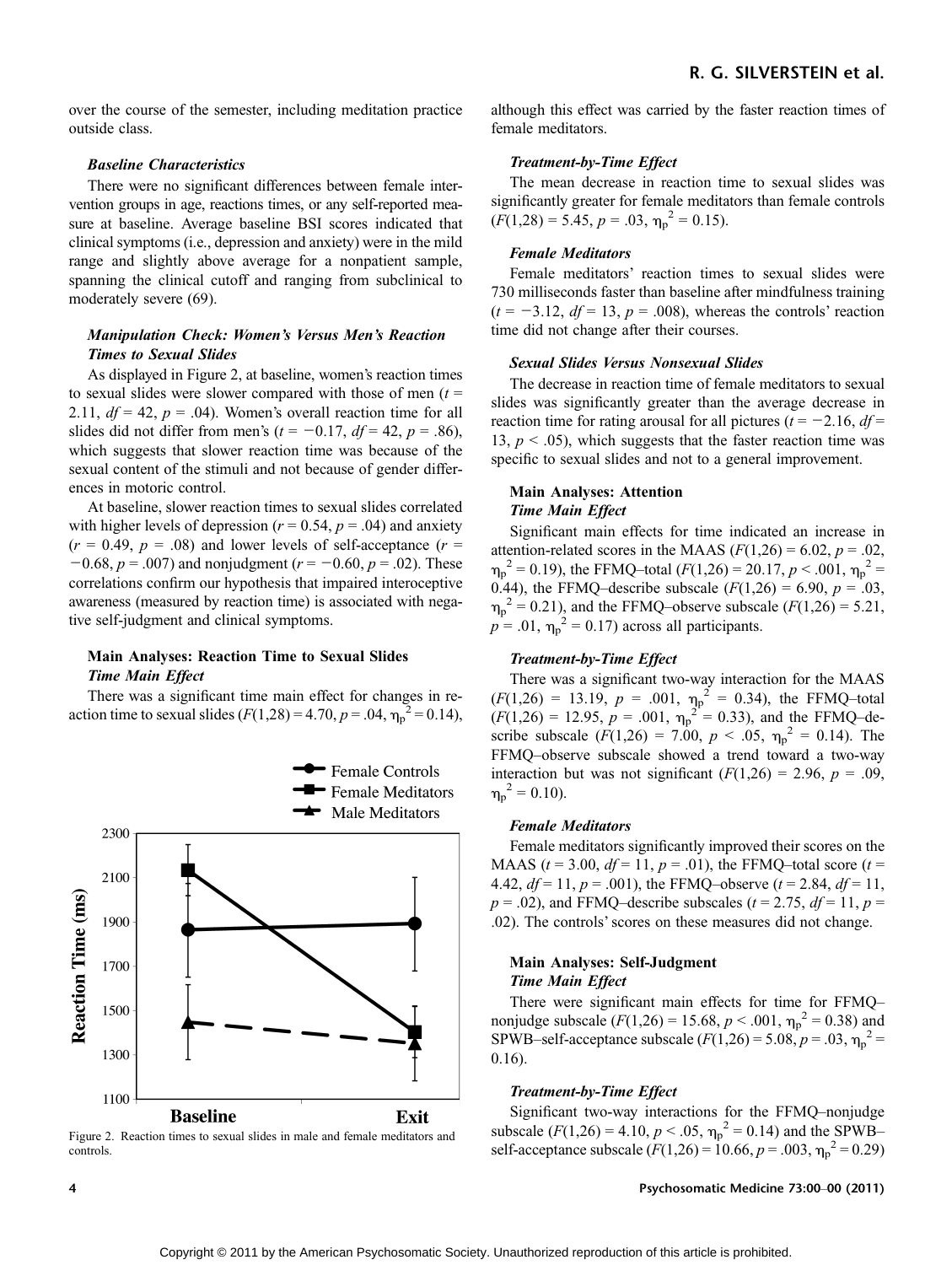indicate that improvement on these measures was greater for meditators than controls.

### Female Meditators

Female meditators significantly improved their scores on the FFMQ-nonjudge subscale ( $t = 3.1$ ,  $df = 11$ ,  $p = .01$ ) and the SPWB-self-acceptance subscale ( $t = 3.4$ ,  $df = 11$ ,  $p = .006$ ); controls showed no improvement.

## Main Analyses: Clinical Symptoms Treatment-by-Time Effect

All clinical measures improved significantly more in meditators compared with controls, including decreased BSIdepression scores ( $F(1,26) = 4.00, p < .05, \eta_p^2 = 0.13$ ), decreased BSI-anxiety scores  $(F(1,26) = 5.00, p = .03, \eta_p^2 = 0.16)$ , and increased SPWB-well-being total scores ( $F(1,26) = 4.28$ ,  $p <$ .05,  $\eta_p^2$  = .14). There were no time main effects.

### Female Meditators

Female mediators showed significant improvement the BSIanxiety ( $t = -3.17$ ,  $df = 11$ ,  $p = .009$ ) and BSI-depression scales  $(t = -2.13, df = 11, p < .05)$ . They also showed trend-level

improvements in the SPWB-well-being total ( $t = 2.10$ ,  $df = 11$ ,  $p = .06$ ). There were no significant changes on these scales for controls (Table 1).

## Relationship Between Changes in Reaction Time and Self-Reported Measures

As shown in Table 2, Pearson correlations revealed that decreases in reaction time to sexual slides were associated with increases in overall mindfulness, attention, nonjudgment, selfacceptance, and well-being and with decreases in self-judgment and anxiety. As mindfulness and psychological barriers to interoceptive awareness improved, reaction time became faster. See Figures 3 and 4.

## **DISCUSSION**

This study investigated the effect of mindfulness meditation training on women's ability to register their own bodily response to sexual stimuli, or interoceptive awareness. Female college students who participated in university course-based meditation training were compared with female students from courses with similar content or format on tests of interoceptive awareness and

|  |  |  |  | <b>TABLE 1. Outcome Table for Female Meditators and Controls</b> |  |  |
|--|--|--|--|------------------------------------------------------------------|--|--|
|--|--|--|--|------------------------------------------------------------------|--|--|

|                                   | Condition  |                  | <b>Baseline</b> |       | After Treatment |       | Treatment-by-Time |      |              |
|-----------------------------------|------------|------------------|-----------------|-------|-----------------|-------|-------------------|------|--------------|
| Variable                          |            | $\boldsymbol{N}$ | M               | SD    | M               | SD    | Effect, F         | p    | ${\eta_p}^2$ |
| Reaction time <sup><i>a</i></sup> |            |                  |                 |       |                 |       |                   |      |              |
|                                   | Men        | 14               | 1448.4          | 727.3 | 1351.6          | 632.6 |                   |      |              |
|                                   | <b>MED</b> | 14               | 2134.1          | 856.8 | 1403.6          | 462.3 | 5.5               | .03  | 0.16         |
|                                   | <b>CON</b> | 16               | 1865.1          | 800.4 | 1893.6          | 780.6 |                   |      |              |
| Attention                         |            |                  |                 |       |                 |       |                   |      |              |
| MAAS-total                        | <b>MED</b> | 12               | 3.8             | 0.5   | 4.3             | 0.5   | 13.2              | .001 | 0.34         |
|                                   | <b>CON</b> | 16               | 4.1             | 0.4   | 4.0             | 0.4   |                   |      |              |
| FFMQ-total                        | <b>MED</b> | 12               | 123.5           | 13.8  | 139.9           | 11.8  | 13.0              | .001 | 0.33         |
|                                   | <b>CON</b> | 16               | 133.3           | 8.5   | 135.1           | 9.5   |                   |      |              |
| FFMQ-observe                      | <b>MED</b> | 12               | 27.1            | 4.1   | 29.8            | 3.5   | 3.0               | .09  | 0.10         |
|                                   | <b>CON</b> | 16               | 27.6            | 3.9   | 28.0            | 5.0   |                   |      |              |
| FFMQ-describe                     | <b>MED</b> | 12               | 26.9            | 5.7   | 29.4            | 5.8   | 6.9               | .04  | 0.14         |
|                                   | <b>CON</b> | 16               | 27.6            | 4.7   | 27.9            | 4.7   |                   |      |              |
| Self-judgment                     |            |                  |                 |       |                 |       |                   |      |              |
| FFMQ-nonjudge                     | <b>MED</b> | 12               | 25.8            | 6.4   | 31.3            | 6.3   | 4.1               | .05  | 0.14         |
|                                   | <b>CON</b> | 16               | 28.1            | 4.6   | 29.8            | 3.8   |                   |      |              |
| SPWB-self-acceptance              | <b>MED</b> | 12               | 62.8            | 11.3  | 69.6            | 8.9   | 10.7              | .003 | 0.29         |
|                                   | <b>CON</b> | 16               | 65.2            | 10.6  | 63.9            | 8.3   |                   |      |              |
| Clinical/well-being               |            |                  |                 |       |                 |       |                   |      |              |
| SPWB-well-being                   | <b>MED</b> | 12               | 383.7           | 37.8  | 403.5           | 35.9  | 4.3               | .04  | 0.14         |
|                                   | <b>CON</b> | 16               | 380.9           | 42.5  | 380.4           | 36.8  |                   |      |              |
| <b>BSI-depression</b>             | <b>MED</b> | 12               | 4.6             | 4.1   | 2.6             | 3.3   | 4.0               | .05  | 0.13         |
|                                   | <b>CON</b> | 16               | 3.5             | 3.7   | 4.3             | 3.6   |                   |      |              |
| <b>BSI-anxiety</b>                | <b>MED</b> | 12               | 3.8             | 3.1   | 2.1             | 1.7   | 5.0               | .03  | 0.16         |
|                                   | CON        | 16               | 4.4             | 2.9   | 4.8             | 2.6   |                   |      |              |
|                                   |            |                  |                 |       |                 |       |                   |      |              |

M = mean; SD = standard deviation; MED = meditation condition; CON = control condition; MAAS = Mindful Attention Awareness Scale; FFMQ = Five Facet Mindfulness Questionnaire; SPWB = Scales of Psychological Well-being; BSI = Brief Symptom Inventory.

<sup>a</sup> Reaction time to sexual slides.

Psychosomatic Medicine 73:00Y00 (2011) 5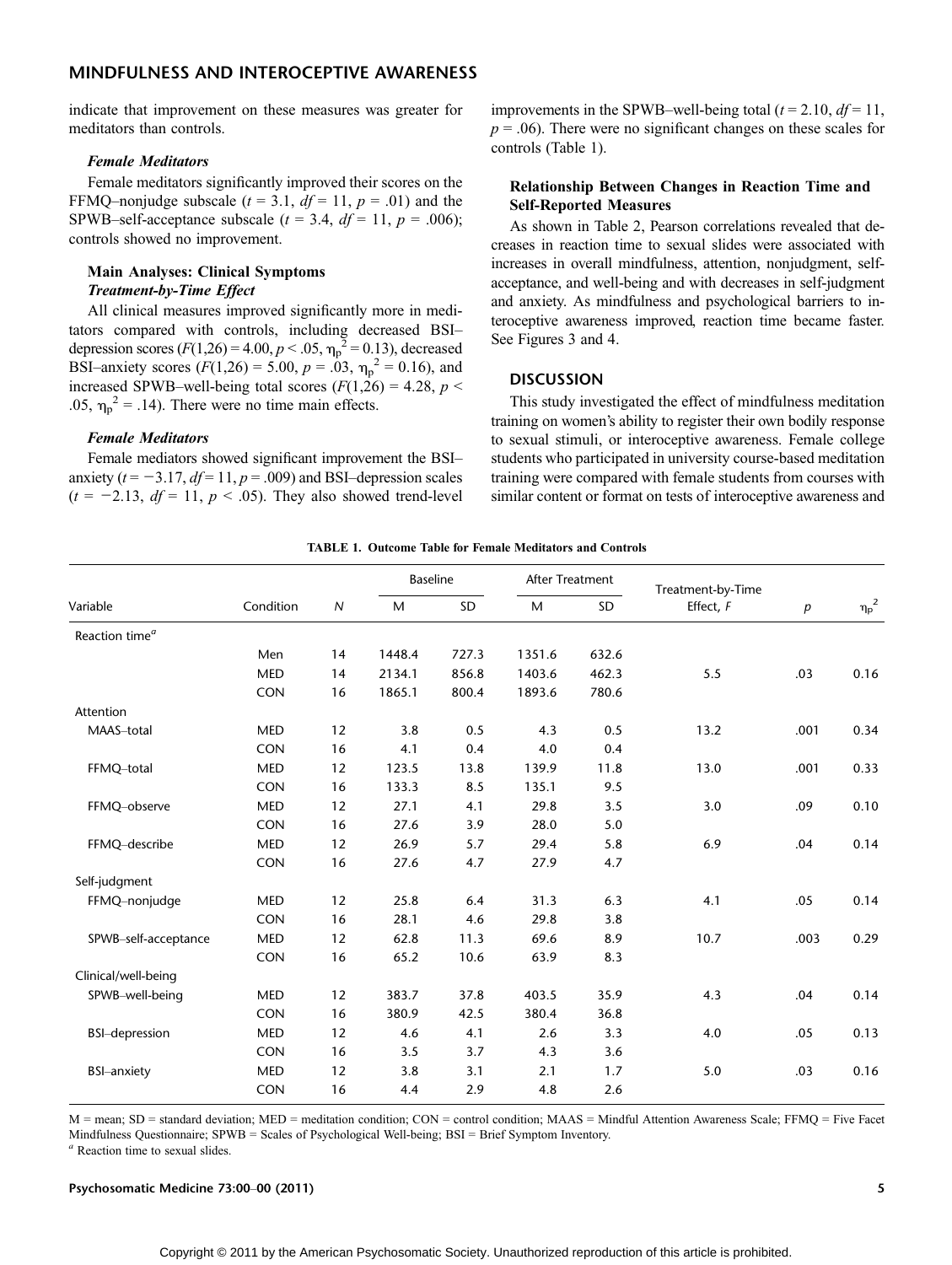| <b>TABLE 2. Correlations Between Changes in Reaction Time and</b> |
|-------------------------------------------------------------------|
| <b>Changes in Self-Reported Measures</b>                          |

| Self-Report Scale    | Correlation With Reaction Time |  |  |  |
|----------------------|--------------------------------|--|--|--|
| Attention            |                                |  |  |  |
| MAAS-total           | $-0.37*$                       |  |  |  |
| FFMQ-observe         | $-0.37^{\dagger}$              |  |  |  |
| FFMQ-describe        | $-0.39*$                       |  |  |  |
| FFMQ-total           | $-0.44*$                       |  |  |  |
| Nonjudgment          |                                |  |  |  |
| FFMQ-nonjudge        | $-0.42*$                       |  |  |  |
| SPWB-self-acceptance | $-0.46**$                      |  |  |  |
| Clinical measures    |                                |  |  |  |
| <b>BSI-anxiety</b>   | $0.49**$                       |  |  |  |
| BSI-well-being       | $-0.48**$                      |  |  |  |
|                      |                                |  |  |  |

MAAS = Mindful Attention Awareness Scale; FFMQ = Five Facet Mindfulness Questionnaire; SPWB = Scales of Psychological Well-being; BSI = Brief Symptom Inventory.

\*\*  $p < .01$ .

three categories of psychological barriers that interfere with such awareness (attention, self-judgment, and clinical symptoms). The main findings were the following:

- 1. When assessing their bodily responses to sexual stimuli, women took significantly longer than men did to register their bodily responses (i.e., less interoceptive awareness), and this impaired body awareness in women was associated with high levels of self-judgment and clinical symptoms.
- 2. Women who underwent mindfulness meditation training had larger increases in interoceptive awareness than women

who practiced music or took similar courses without meditation.

- 3. Mindfulness training was also associated with greater improvements on self-reported measures of attention, selfjudgment, and clinical symptoms compared with active controls.
- 4. Decreased reaction time, or higher interoceptive awareness, was correlated with improvements in self-reported attention, self-judgment, and clinical symptoms.

Each of these findings will be discussed in detail below.

## Negative Self-Evaluation Contributes to Women's Impaired Body Awareness

Before completing any course, women in all groups took longer to assess their bodily response to sexual slides than men. This gender difference in reaction time, found only for sexual photographs, supports existing evidence that women are less in tune with their bodily arousal to sexual stimuli (6). In addition, women's slower reactions times correlated with higher levels of depression, anxiety, and self-judgment, the same barriers thought to impede healthy female sexual functioning (7,14). This relationship supports the idea that anxious, depressive selfevaluation can interfere with interoception, causing the women to take longer to register their bodily response to sexual stimuli.

## Mindfulness Improves Interoceptive Awareness

As predicted, the women in the mindfulness-based course showed greater decreases in reaction time in rating bodily responses to sexual stimuli compared with the active control group. After mindfulness training, female meditators' reaction times to sexual stimuli did not differ significantly from men's. Faster reaction times suggest that female meditators could more



Figure 3. Pearson correlation between changes in reaction time and changes in Brief Symptom Inventory (BSI)-anxiety. Decreases in anxiety are associated with decreases in reaction time. CON = control; MED = meditators; fit = line of best fit.

Figure 4. Correlation between changes in reaction time and changes in mind-

6 **6** Psychosomatic Medicine 73:00–00 (2011)

 $p < 0.10$ .

 $* p < .05.$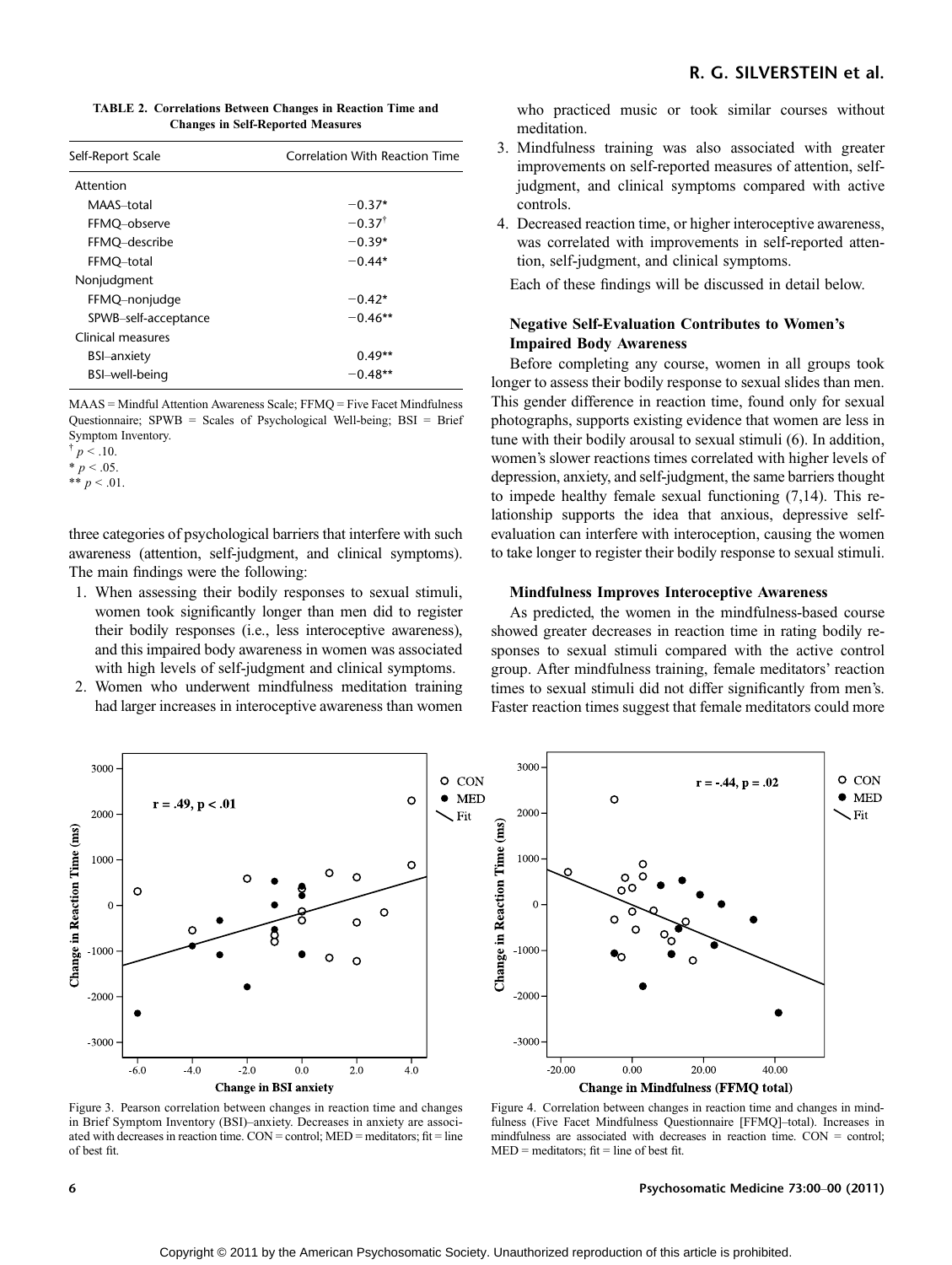readily register changes in their bodies, indicating improvements in interoceptive awareness. Mindfulness meditation has been associated with increased cortical thickness and gray matter concentration in the insula cortex  $(43-47)$ , the brain area most commonly associated with interoceptive awareness (70). The faster reaction times to sexual stimuli in the female meditators may be related to increased insula-based interoceptive awareness.

## Mindfulness Training Improves Psychological Barriers to Interoceptive Awareness

As predicted, female meditators significantly improved their scores on measures of mindfulness and all three categories of psychological barriers, including attention, self-judgment, and clinical symptoms. Meditating women improved their ability to notice and differentiate bodily sensations, as indicated by their higher scores on the MAAS, FFMQ-total, and FFMQ-describe subscale. They also increased their ability to experience their internal states with less judgment and more selfacceptance. Mindfulness training was also associated with improved clinical symptoms, including anxiety, depression, and overall psychological well-being. These results add to the growing evidence that mindfulness interventions can improve attention (18–29), reduce negative self-evaluative thinking  $(38–42)$ , and improve emotional well-being  $(30-38)$ .

## Improvements in Body Awareness Are Associated With Improvements in Psychological Barriers

The decreases in reaction time to sexual stimuli in the female meditators were associated with increases in improvements in all three categories of psychological barriers. Faster reaction times were correlated with increases in mindfulness (attention and nonjudgment) and decreases in anxiety. Because the meditating women increased nonjudgmental attention and decreased in anxiety, they were quicker at registering their level of arousal to sexual stimuli. These results imply that, by reducing the barriers to interoceptive awareness when viewing sexual stimuli, mindfulness meditation allowed women to more quickly register and access their bodily arousal.

A recent study found that increased body awareness associated with mindfulness meditation was related to higher levels of concordance between physical and emotional responses. Meditators' self-reported responses to emotional stimuli were more highly correlated with their physical responses than the nonmeditators' (48). Our results suggest that this increased concordance between physical and emotional responses may rise from the removal of psychological barriers to interoceptive awareness.

## Implications for the Treatment of Female Sexual Dysfunction

Although this study assessed women in a nonclinical population, it may have implications for clinical interventions in women evaluated with FSAD. FSAD is characterized by a high level of discordance between physiological and subjective arousal states, such that women are unaware of their own bodily sen-

sations (i.e., low interoceptive awareness) (7). Although previous studies have found that mindfulness as part of a larger intervention can positively affect FSAD (50,51), the role or mechanism of mindfulness was unclear. Results from this study suggest that mindfulness alone may promote more direct access to body sensations by training attention and decreasing negative self-evaluation.

## Implications for Educational Settings

The focus of this article has been on the role of mindfulness training on the barriers to female body awareness, in the larger context of female sexual functioning. However, the fact that participation in a college course could improve attention, anxiety, and depression has widespread implications for schools as delivery systems for psychological wellness. This issue deserves further consideration.

#### Limitations

The present study has several limitations, most notably the small sample size, and limited statistical power. The use of a nonclinical sample limits the ability to generalize to a treatment-seeking clinical population such as women with FSAD. The university women who volunteered for the study were not seeking treatment of sexual problems, although sexual dysfunction among college women is estimated to be approximately 40% (71).

Our measure of interoceptive awareness used SAM reaction times rather than a heartbeat detection paradigm (48,72). Although reaction times are thought to reflect ''processing efficiency'' for assessing one's own response to slide content (63), it is possible that the faster reaction times are related to an increased willingness to acknowledge or admit the experience of high arousal states. Thus, it may be that mindfulness training reduces the social or self-imposed proscription to report arousal in an experimental context rather than increased body awareness. In addition, the measure of arousal assessed general physiological changes in response to sexual stimuli, which is not specific to, but may include, sexual arousal. Future studies should assess the effects of mindfulness training alone on sexual objective measures of sexual arousal and reports of sexual satisfaction.

The current study suggests that increases in interoceptive awareness are associated with meditation-related improvement in mindfulness, self-judgment, and clinical symptoms. However, more complex analyses with a larger sample are needed to elucidate the precise mechanism of action and the relationship between these variables.

Sexual orientation, general sensitivity disorders, and menstrual cycle factors are all important in evaluating sexual response but were not included in this study. Although previous research has not shown female sexual orientation to predictably alter an individual's physiological response to sexual stimuli  $(73–75)$ , future studies should assess participants' sexual orientation given the complexity of the female sexual response. In addition, there was no evaluation of general sensitivity disorders, general sexual distress, phase of menstrual cycle at time of study, or menstrual cycle abnormalities. Future studies should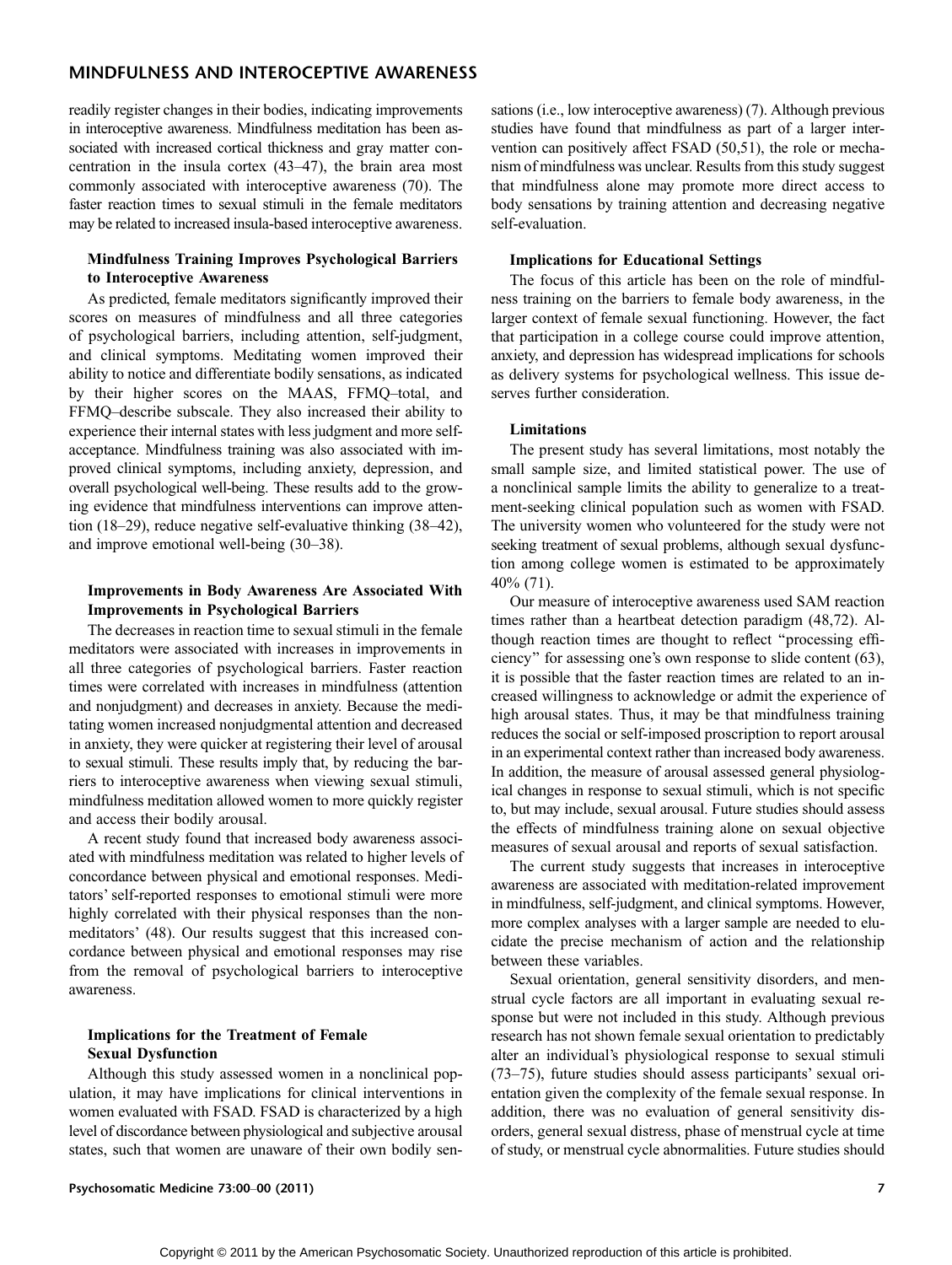## R. G. SILVERSTEIN et al.

use specific tools for assessing these factors and general sexualrelated distress.

## CONCLUSIONS

Women who underwent mindfulness meditation training improved their ability to detect their own physiological responses to sexual stimuli. This improvement in interoceptive awareness was associated with improvements in attention, self-judgment, and clinical symptoms, which are known psychological barriers to healthy sexual functioning. These findings highlight the potential for mindfulness training as a treatment of female sexual dysfunction.

We would like to thank Dr. John Allen for his comments and give special thanks to the research assistants in the Britton Lab for their time and effort.

#### **REFERENCES**

- 1. Laumann EO, Paik A, Rosen RC. Sexual dysfunction in the United States: prevalence and predictors. JAMA 1999;281:537-44.
- 2. Hartley H. The 'pinking' of Viagra culture: drug industry efforts to create and repackage sex drugs for women. Sexualities 2006;9:363-78.
- 3. Triggle D. Treating desires not diseases: a pill for every ill and an ill for every pill? Drug Discov Today 2007;12:3-4.
- 4. Bancroft J. The medicalization of female sexual dysfunction: the need for caution. Arch Sex Behav 2002;31:451-5.
- 5. Bancroft J, Loftus J, Long JS. Distress about sex: a national survey of women in heterosexual relationships. Arch Sex Behav 2003;32:193-208.
- 6. Chivers ML, Seto MC, Lalumiere ML, Laan E, Grimbos T. Agreement of self-reported and genital measures of sexual arousal in men and women: a meta-analysis. Arch Sex Behav 2010;39:5-56.
- 7. Basson R. A model of women's sexual arousal. J Sex Marital Ther 2002;28:1-10.
- 8. Chivers ML, Rosen RC. Phosphodiesterase type 5 inhibitors and female sexual response: faulty protocols or paradigms? J Sex Med 2010;7:858-72.
- 9. Salonia A, Giraldi A, Chivers ML, Georgiadis JR, Levin R, Maravilla KR, McCarthy MM. Physiology of women's sexual function: basic knowledge and new findings. J Sex Med  $2010;7:2637-60$ .
- 10. Khalsa SS, Rudrauf D, Damasio AR, Davidson RJ, Lutz A, Tranel D. Interoceptive awareness in experienced meditators. Psychophysiology 2008;45:671-7.
- 11. Janssen E, Everaerd W, Spiering M, Janssen J. Automatic processes and the appraisal of sexual stimuli: toward an information processing model of sexual arousal. J Sex Res 2000;37:8-23.
- 12. de Jong D. The role of attention in sexual arousal: implications for treatment of sexual dysfunction. J Sex Res 2009;46:237-48.
- 13. Graham C, Sanders S, Milhausen R, McBride K. Turning on and turning off: a focus group study of the factors that affect women's sexual arousal. Arch Sex Behav 2004;33:527-38.
- 14. Lykins AD, Janssen E, Graham CA. The relationship between negative mood and sexuality in heterosexual college woman and men. J Sex Res 2006;43:136-43.
- 15. Basson R. Using a different model for female sexual response to address women's problematic low sexual desire. J Sex Marital Ther 2001;27:  $395 - 403$ .
- 16. Kabat-Zinn J. Full Catastrophe Living: Using the Wisdom of Your Body and Mind to Face Stress, Pain and Illness. New York, NY: Delacorte Press; 1990.
- 17. Segal ZV, Williams JM, Teasdale JD. Mindfulness-Based Cognitive Therapy for Depression: A New Approach to Preventing Relapse. London, UK: Guilford; 2002.
- 18. Slagter HA, Lutz A, Greischar LL, Francis AD, Nieuwenhuis S, Davis JM, Davidson RJ. Mental training affects distribution of limited brain resources. PLoS Biol 2007;5:e138.
- 19. Chan D, Woollacott M. Effects of level of meditation experience on attentional focus: is the efficiency of executive or orientation networks improved? J Altern Complement Med 2007;13:651-7.
- 20. Pagnoni G, Cekic M. Age effects on gray matter volume and attentional performance in Zen meditation. Neurobiol Aging 2007;28:1623-7.
- 21. Jha AP, Krompinger J, Baime MJ. Mindfulness training modifies subsystems of attention. Cogn Affect Behav Neurosci 2007;7:109-19.
- 22. Srinivasan N, Baijal S. Concentrative meditation enhances preattentive processing: a mismatch negativity study. Neuroreport 2007;18:1709-12.
- 23. Tang YY, Ma Y, Wang J, Fan Y, Feng S, Lu Q, Yu Q, Sui D, Rothbart MK, Fan M, Posner MI. Short-term meditation training improves attention and self-regulation. Proc Natl Acad Sci U S A 2007;104:17152-6.
- 24. Valentine E, Sweet P. Meditation and attention: a comparison of the effects of concentrative and mindfulness meditation on sustained attention. Ment Health Relig Cult 1999;2:59-70.
- 25. Wenk-Sormaz H. Meditation can reduce habitual responding. Altern Ther Health Med 2005:11:42-58.
- 26. Lutz A, Slagter HA, Rawlings NB, Francis AD, Greischar LL, Davidson RJ. Mental training enhances attentional stability: neural and behavioral evidence. J Neurosci 2009;29:13418-27.
- 27. Brefczynski-Lewis JA, Lutz A, Schaefer HS, Levinson DB, Davidson RJ. Neural correlates of attentional expertise in long-term meditation practitioners. Proc Natl Acad Sci U S A 2007;104:11483-8.
- 28. Bushell WC. New beginnings: evidence that the meditational regimen can lead to optimization of perception, attention, cognition, and other functions. Ann N Y Acad Sci 2009;1172:348-61.
- 29. Chambers R, Lo B, Allen NB. The impact of intensive mindfulness training on attentional control, cognitive style and affect. Cogn Ther Res 2008;32:303-22.
- 30. Speca M, Carlson L, Goodey E, Angen M. A randomized, wait-list controlled clinical trial: the effect of a mindfulness meditation-based stress reduction program on mood and symptoms of stress in cancer outpatients. Psychosom Med 2000;62:613-22.
- 31. Shapiro SL, Schwartz G, Bonner G. Effects of Mindfulness-Based Stress Reduction on medical and premedical students. J Behav Med 1998;21: 581-99
- 32. Kabat-Zinn J, Massion AO, Kristeller J, Peterson LG, Fletcher K, Pbert L, Linderking W, Santorelli SF. Effectiveness of a meditation-based stress reduction program in the treatment of anxiety disorders. Am J Psychiatry 1992:149:936-43.
- 33. Grossman P, Niemann L, Schmidt S, Walach H. Mindfulness-Based Stress Reduction and health benefits. A meta-analysis. J Psychosom Res 2004;57:  $35 - 43$ .
- 34. Kenny MA, Williams JM. Treatment-resistant depressed patients show a good response to Mindfulness-Based Cognitive Therapy. Behav Res Ther 2007;45:617-25.
- 35. Kuyken W, Byford S, Taylor RS, Watkins E, Holden E, White K, Barrett B, Byng R, Evans A, Mullan E, Teasdale JD. Mindfulness-Based Cognitive Therapy to prevent relapse in recurrent depression. J Consult Clin Psychol 2008:76:966-78.
- 36. Witek-Janusek L, Albuquerque K, Chroniak KR, Chroniak C, Durazo-Arvizu R, Mathews HL. Effect of mindfulness based stress reduction on immune function, quality of life and coping in women newly diagnosed with early stage breast cancer. Brain Behav Immun 2008;22:969-81.
- 37. Allen NB, Chambers R, Knight W. Mindfulness-based psychotherapies: a review of conceptual foundations, empirical evidence and practical considerations. Aust N Z J Psychiatry  $2006;40:285-94$ .
- 38. Jain S, Shapiro SL, Swanick S, Roesch SC, Mills PJ, Bell I, Schwartz GE. A randomized controlled trial of mindfulness meditation versus relaxation training: effects on distress, positive states of mind, rumination, and distraction. Ann Behav Med 2007;33:11-21.
- 39. Ramel W, Goldin PR, Carmona P, McQuaid JR. The effects of mindfulness meditation on cognitive processes and affect in patients with past depression. Cogn Ther Res 2004;28:433-55.
- 40. Shahar B, Britton W, Sbarra D, Figueredo A, Bootzin R. Mechanisms of change in Mindfulness-Based Cognitive Therapy for depression: preliminary evidence from a randomized controlled trial. Int J Cogn Ther 2010:3:402-18.
- 41. Kuyken W, Watkins E, Holden E, White K, Taylor RS, Byford S, Evans A, Radford S, Teasdale JD, Dalgleish T. How does Mindfulness-Based Cognitive Therapy work? Behav Res Ther 2010;48:1105-12.
- 42. Van Dam NT, Sheppard SC, Forsyth JP, Earleywine M. Self-compassion is a better predictor than mindfulness of symptom severity and quality of life in mixed anxiety and depression. J Anxiety Disord  $2011;25:123-30$ .
- 43. Holzel BK, Ott U, Gard T, Hempel H, Weygandt M, Morgen K, Vaitl D. Investigation of mindfulness meditation practitioners with voxel-based morphometry. Soc Cogn Affect Neurosci 2008;3:55-61.

#### 8 **8** Psychosomatic Medicine 73:00–00 (2011)